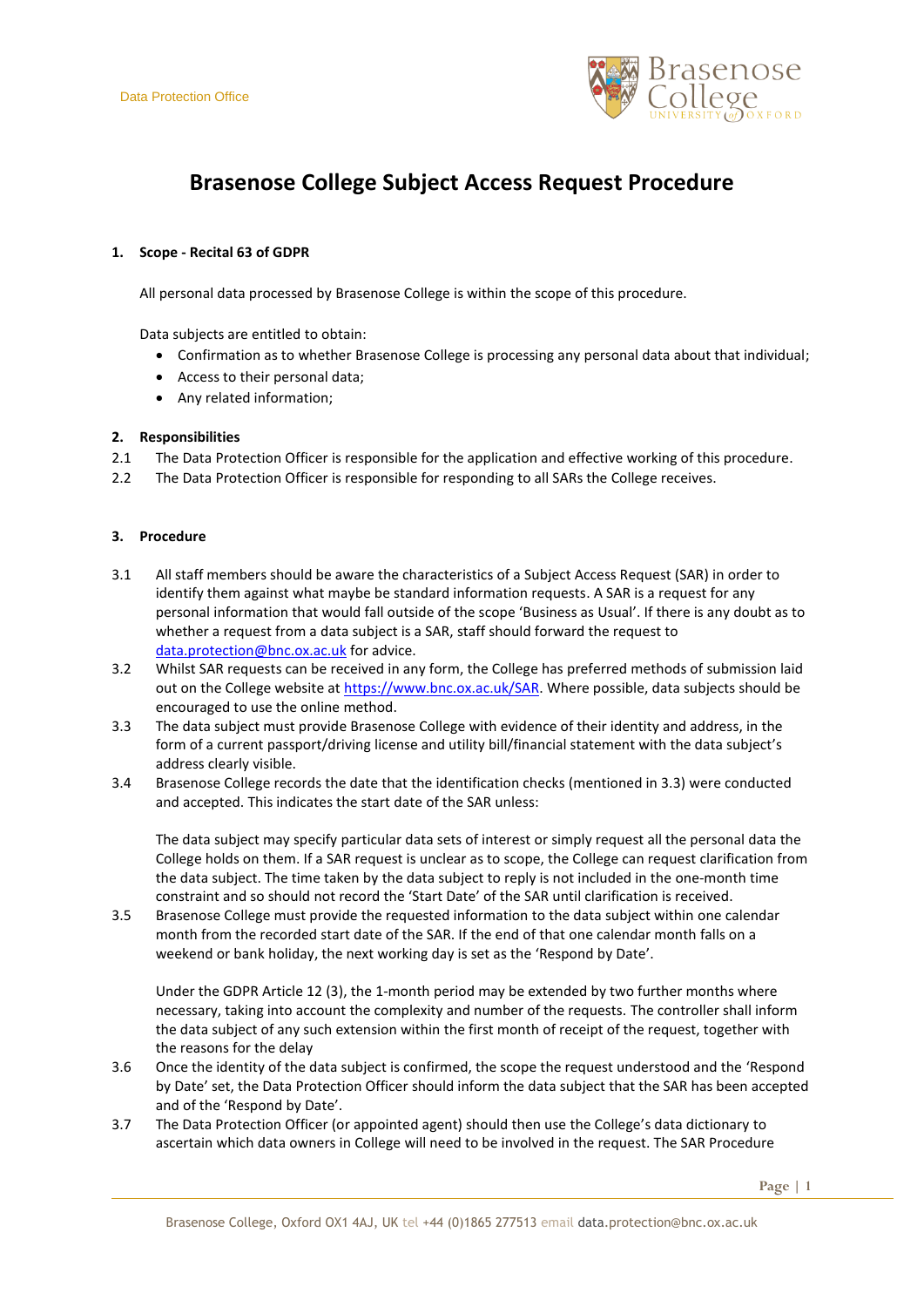

Template should be completed and sent to relevant data owners along with clear deadline for completion.

Collection entails:

- 3.7.1 Collecting the data specified by the data subject, or
- 3.7.2 Searching all databases and all relevant filing systems (manual files) in Brasenose College, including all back up and archived files (computerised or manual) and all email folders and archives. The College's GDPR Data Dictionary can help identify relevant data stores.
- 3.8 If any of the requested data is being held or processed under one of the following exemptions, it does not have to be provided:
	- National security
	- Crime and taxation
	- Health
	- Education
	- Social Work
	- Regulatory activity
	- Journalism, literature and art
	- Research history, and statistics
	- Publicly available information
	- Corporate finance
	- **•** Examination marks
	- **•** Examinations scripts
	- Domestic processing
	- Confidential references
	- Judicial appointments, honours and dignities
	- Crown of ministerial appointments
	- Management forecasts
	- Negotiations
	- Legal advice and proceedings
	- Self-incrimination
	- Human fertilization and embryology
	- Adoption records
	- Special educational needs
	- Parental records and reports
- 3.9 In the event that a data subject requests Brasenose College to provide them with the personal data stored by an appointed third party controller/processor, then Brasenose College will provide the data subject with the requested information in a suitable electronic format, unless otherwise specified.
- 3.10 In the event that a data subject requests what personal data is being processed then Brasenose College must provide the data subject with the information below. In the majority of cases, this information is already available online at<https://www.bnc.ox.ac.uk/privacypolicies> in form of ROPAs (Records of Processing Activities):
	- 3.10.1 Purpose of the processing
	- 3.10.2 Categories of personal data
	- 3.10.3 Recipient(s) of the information, including recipients in third countries or international organisations
	- 3.10.4 How long the personal data will be stored
	- 3.10.5 The data subject's right to request rectification or erasure, restriction or objection, relative to their personal data being processed.
		- 3.10.5.1 Brasenose College removes personal data from systems and processing operations as soon as a request for erasure has been submitted by the data subject where there is no overriding reason to keep it.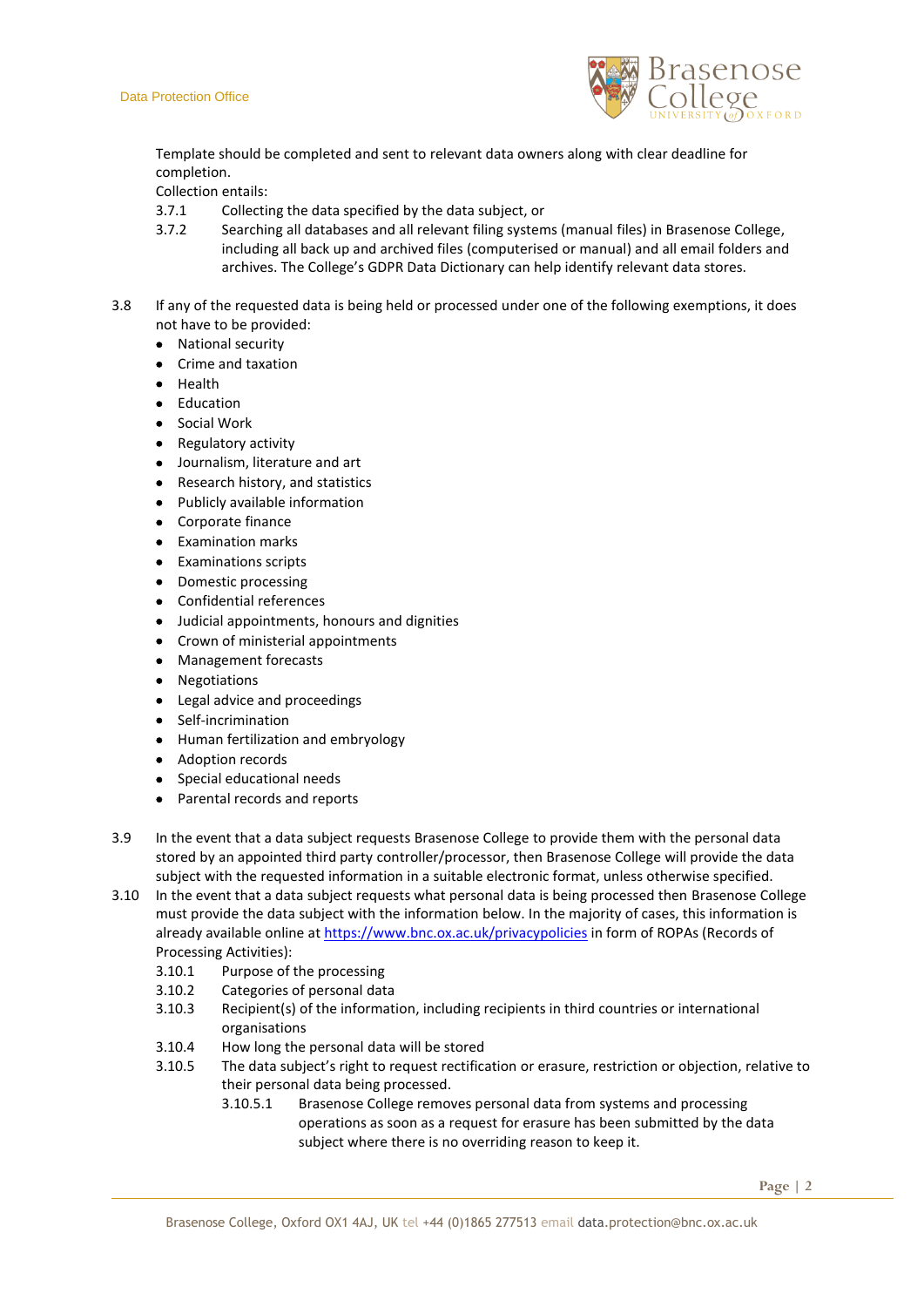

- 3.10.5.2 Brasenose College contacts and communicates with other organisations, where the personal data of the data subject is being processed, to cease processing information at the request of the data subject.
	- 3.10.5.3 Brasenose College will take appropriate measures without undue delay in the event that the data subject has: withdrawn consent (GDPR-REC 4.6A); objects to the processing of their personal data in whole or part (For example, the data subject may only object to parts of processing activities involved in direct marketing); no longer under legal obligation and/or has been unlawfully processed.
- 3.10.6 Inform the data subject of their right to lodge a complaint with the supervisory authority and a method to do so.
- 3.10.7 Information on the source of the personal data if it has not been collected directly from the data subject.
- 3.10.8 Inform the data subject of any automated decision-making.
- 3.10.9 If and where personal data has been transferred and information on any safeguards in place.
- 3.11 The Data Protection Officer (or appointed agent) will review all documents that have been provided as part of the SAR response to identify whether any third parties are present in it, and either removes the identifying third party information from the documentation or obtains written consent from the third party for their identity to be revealed. The Data Protection Officer (or appointed agent) must maintain a record or consent received from third parties.
- 3.12 Brasenose College may use the following electronic formats to respond to SARs. The College will consider any other format the data subject requests providing it is stated from the start of the request, feasible and reasonable:

PDF Documents, .csv files, .jpeg & ZIP files (where the size and security of a data transfer requires it)

- 3.13 The Data Protection Officer (or appointed agent) must maintain a full record of SAR requests for data and include details of dates, any consents and reasoning of any redactions.
- *3.14* The Data Protection Officer (or appointed agent) must consider multiple factors when handling a subject access requests (SAR) from a child. Before responding to a SAR of the child data subject, the Data Protection Officer (or appointed agent) must consider their ability to not only make the request but understand the response:

A child has a right of access to the information held about them. In most cases, these rights are likely to be exercised by those with parental responsibility for them. However, before responding to a SAR for information held about a child, you should consider whether the child is mature enough to understand their rights. It is reasonable, in most cases, for a child that is aged 12 years or more has the capacity to make a subject access request and understand reasoning about why their data may be shared. Under the age of 12, parental guidance may be required and sought.

#### *Document Owner and Approval*

The Data Protection Officer is the owner of this document and is responsible for ensuring that this procedure is reviewed in line with the review requirements of the GDPR.

A current version of this document is available publically on the College's GDPR Framework page: <https://www.bnc.ox.ac.uk/privacypolicies>

#### **Change History Record**

| Version             | Description of Change | Editor | Date             |
|---------------------|-----------------------|--------|------------------|
| $\mathbf{A}$<br>ᆠᆞᆠ | Draft Version         | JFK    | $19th$ July 2018 |
|                     |                       |        |                  |